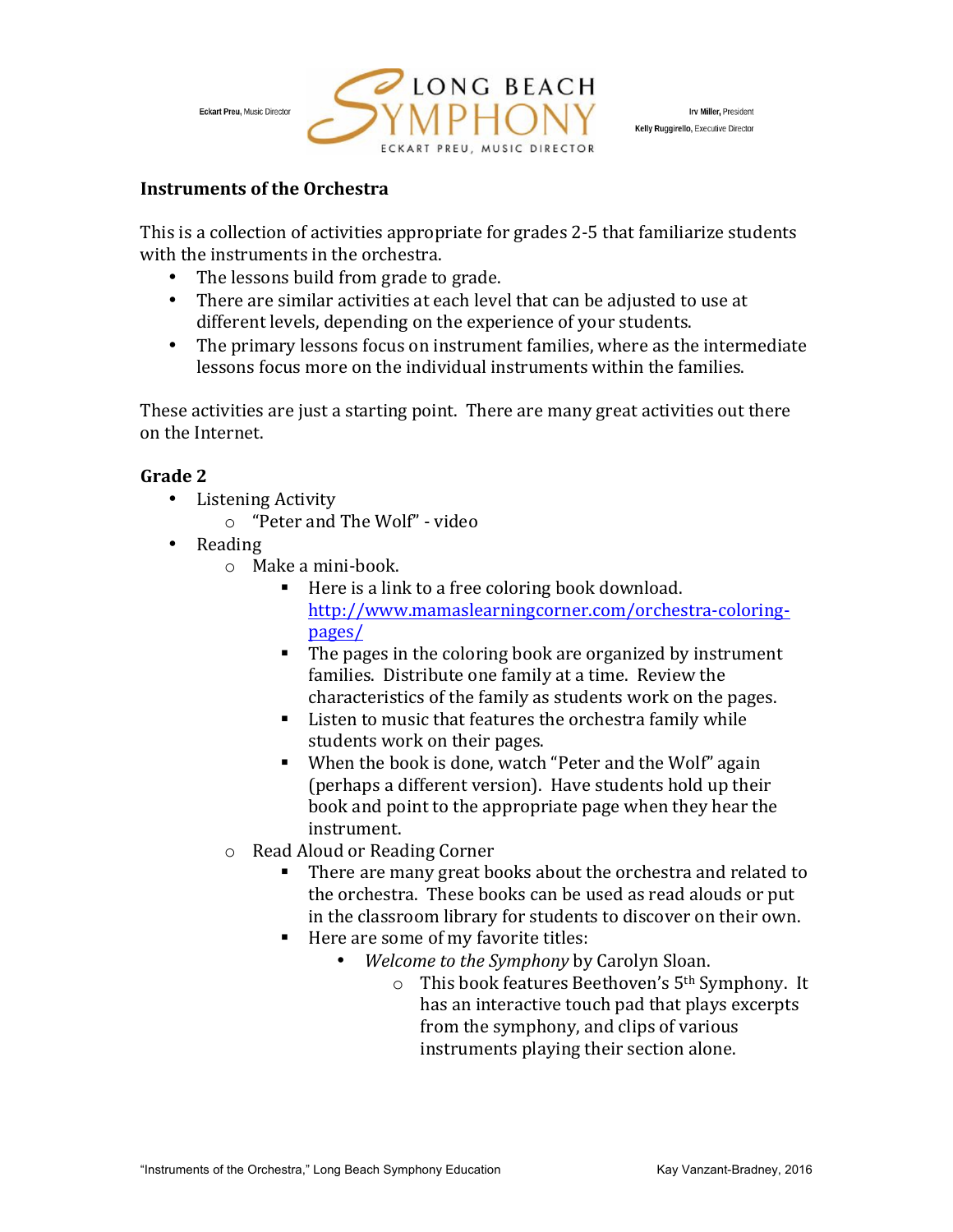

Irv Miller, President Kelly Ruggirello, Executive Director

- $\circ$  It would be an especially great read aloud if you do the 2<sup>nd</sup> grade history/music integration lesson "Beethoven Through Time."
- *I Know a Shy Fellow Who Swallowed a Cello* by Barbara S. Garriel
- *Meet the Orchestra* by Ann Hayes
- *The Carnival of the Animals by Jack Perlutsky (The* hardback version comes with a CD of the Symphony)
- The Philharmonic Gets Dressed by Karla Kuskin
- *Don't Play Music Next to the Zoo by John Lithgow* (includes CD)
- Games
	- $\circ$  Online Games
		- These games could be options for computer lab time, or time on a class computer, or you can send the links home for students to use as an extension activity on their own.
		- § http://www.sfskids.org/classic/templates/instorch.asp?pagei  $d=3$

- Listening Activity
	- $\circ$  "Peter and The Wolf" audio
		- $\blacksquare$  As a review of the instruments of the orchestra, listen to an audio-only version.
		- My favorite is Eugene Ormandy & The Philadelphia Philharmonic, narrated by David Bowie.
			- https://www.youtube.com/playlist?list=PL5A4871BCD 99ABE5F
			- The album is broken into 4 parts. You can listen to them in bits, or all at once.
		- Give students the instrument family coloring pages found here:
			- http://www.lancastersymphony.org/CommunityEngag ement/ClassroomResources/ActivitiesforChildren.aspx
			- As students listen they can color in each instrument as they hear it. They may need some guidance with some of the lesson known instruments.
		- As an alternate activity give students a map of the orchestra such as this one:
			- http://bp2.blogger.com/\_quNQWGkAJ7o/RntFnzeeJWI /AAAAAAAAAKk/afy0v8YBP3U/s1600-h/orchestra.jpg
			- Students can highlight or circle one member of the orchestra each time they hear it. For example, there are three French horns on the map. Each time the wolf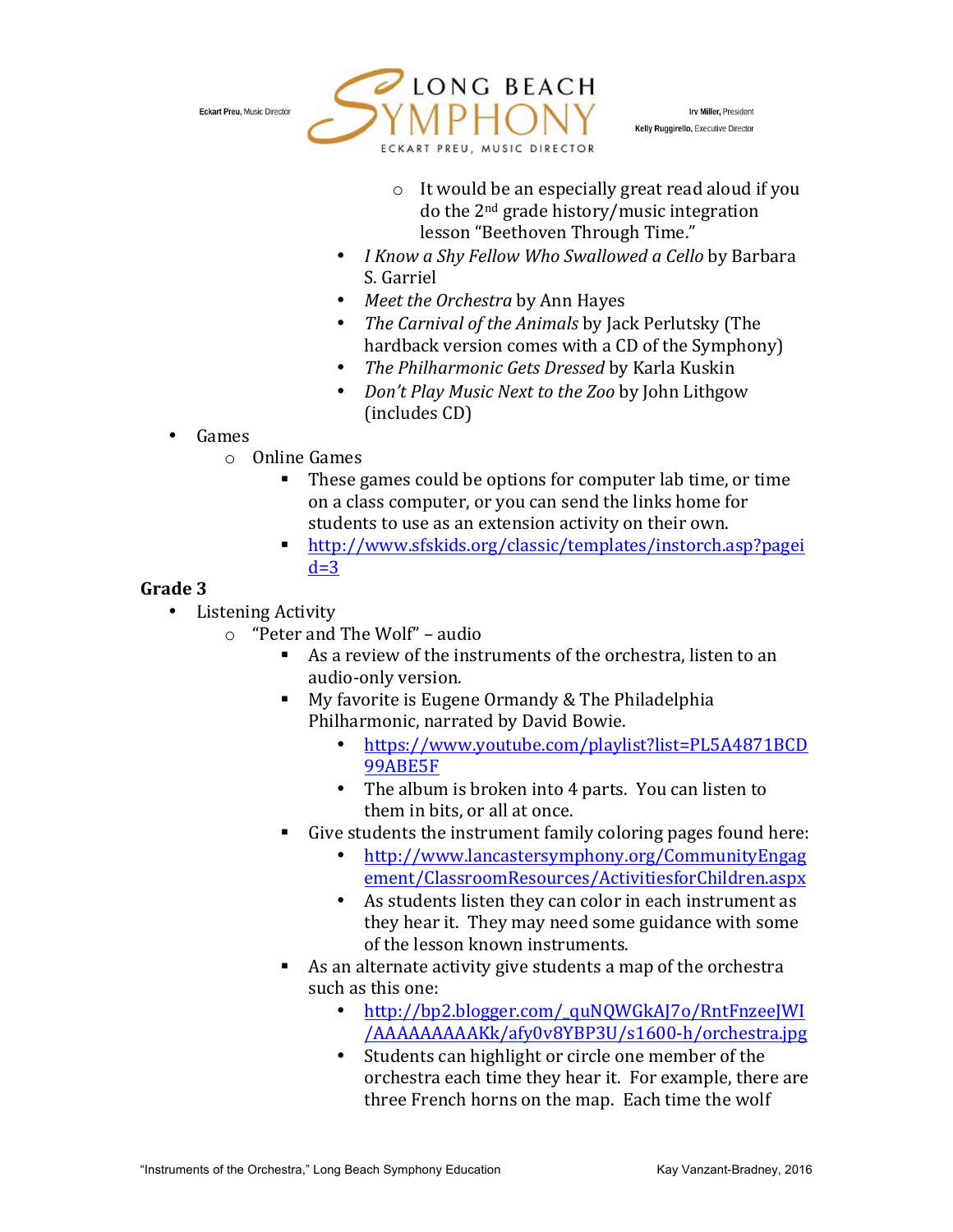

Irv Miller, President Kelly Ruggirello, Executive Director

theme is played they can highlight one. Or, students can make tally marks in each section as they hear the instruments play.

- Make a Book
	- $\circ$  Here's a template that you can use as a beginning of an orchestra notebook.
		- § http://www.tlsbooks.com/mymusicalinstrumentbook.pdf
	- $\circ$  The template includes tabs for each family of the orchestra and is illustrated with the members of that family.
	- $\circ$  The sections of the booklet can contain notes on the family. Some ideas for the sections include:
		- $\blacksquare$  Thinking Maps
			- Each section could contain one of each of these maps, or different maps could be used in different sections.
			- A circle map could be used to brainstorm information about the instrument family or one specific member of the family. The information could be:
				- $\circ$  Adjectives describing the look and/or sound of the instruments
				- $\circ$  Songs that feature the instrument
				- $\circ$  Occasions the student/class has seen the instrument
				- $\circ$  Facts gathered about the instrument
			- A tree map could be used to collect information about all the members of the family, with one section for each member of the family
			- A bubble map could describe one member of the family that the student has chosen or been assigned.
			- A double-bubble map could compare/contrast two members of the family, or the family in one section against a family of instruments in different section. It could also be used to compare/contrast the experience of playing the instrument vs. hearing the instrument.
			- A bridge map could be used to show how instruments in one family are related to another. For example, the relating factor could be size or pitch, and the analogy would be, a piccolo is to woodwinds and a violin is to strings.
			- At the end of the book, a brace map could be used to show the parts of the orchestra to the whole.
		- § Research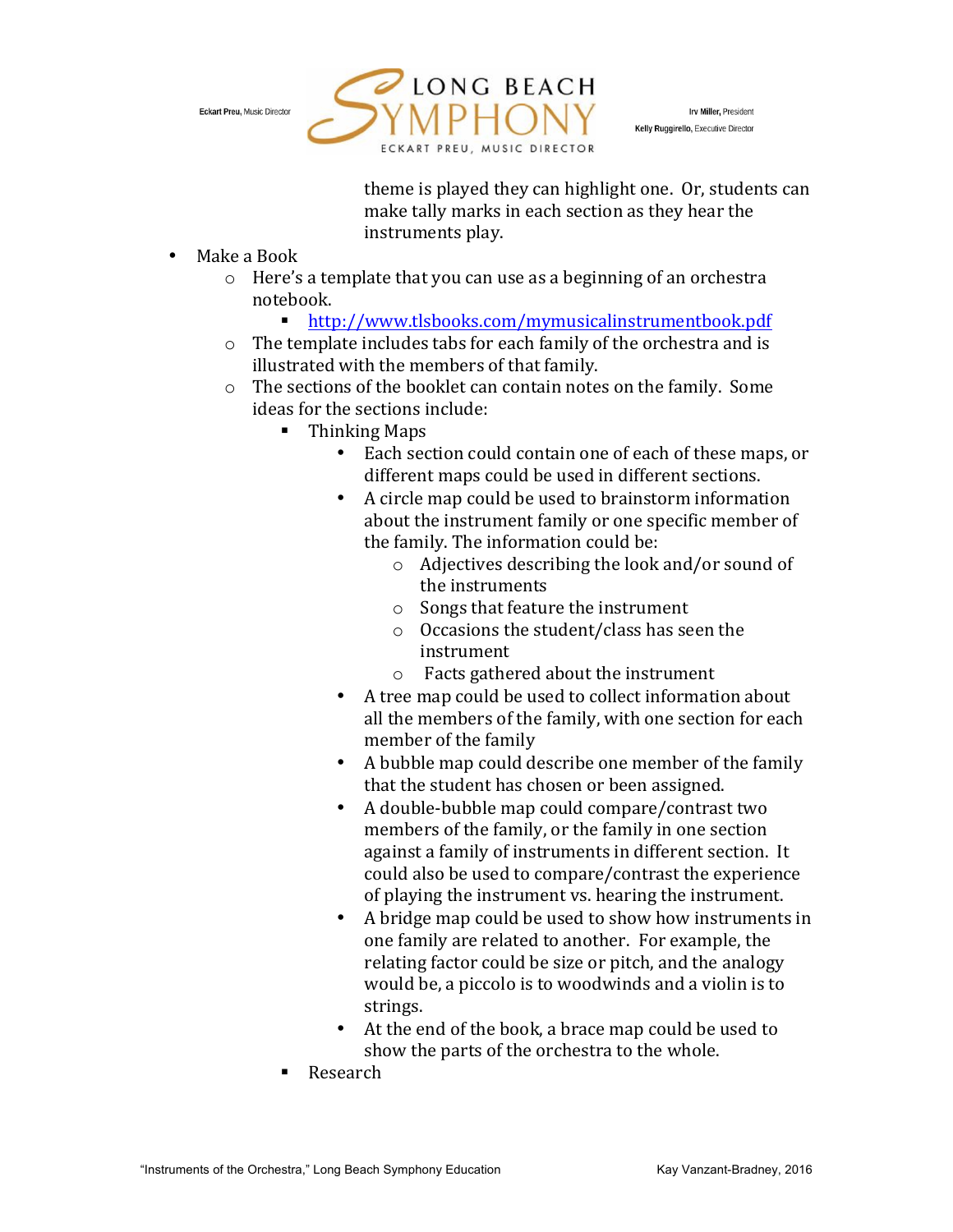

Irv Miller, President Kelly Ruggirello, Executive Director

- The book could be used to fulfill ELA Common Core Writing Standard 3.7:
	- o Conduct short research projects that build knowledge about a topic.
- The research could even incorporate some of the Thinking Map ideas above, or be expository paragraphs giving information about the instrument.
- Research topics could include:
	- o How to play the instrument
	- o History of the instrument
	- o Pieces of music featuring the instrument
	- o How the instrument is made

- Games
	- $\circ$  Here's a do-it-yourself bingo game you can play using a YouTube video. Students create their own bingo card. The teacher randomly clicks the video timeline to choose instruments
		- § https://www.youtube.com/watch?v=NAF5ZFROz2k
		- This version doesn't give the name, students must identify them by sound alone:
			- https://www.youtube.com/watch?v=dps6ru-aOZM
	- $\circ$  Listening games
		- While listening to different pieces of music students can identify the instruments in different ways.
			- If you make the book described above students can hold up the book, turned to the family tab, and point to the instruments.
			- Students can use cards to identify the instruments.
				- $\circ$  One variation of this is to give each student one instrument card. When their instrument is heard the student holds up the card or stands up.
				- $\circ$  Students could work in groups. Each group is in charge of one family. They have the cards for each member of the family. The group together holds up the card for the specific instrument when it plays.
				- $\circ$  In groups students can have a deck of all the cards. The desk is passed out to each member of the group. As the piece of music plays students discard the card for any instrument for which they hold the card for. The first student out of cards wins. This game can also be played whole class. Give each student a random stack of cards.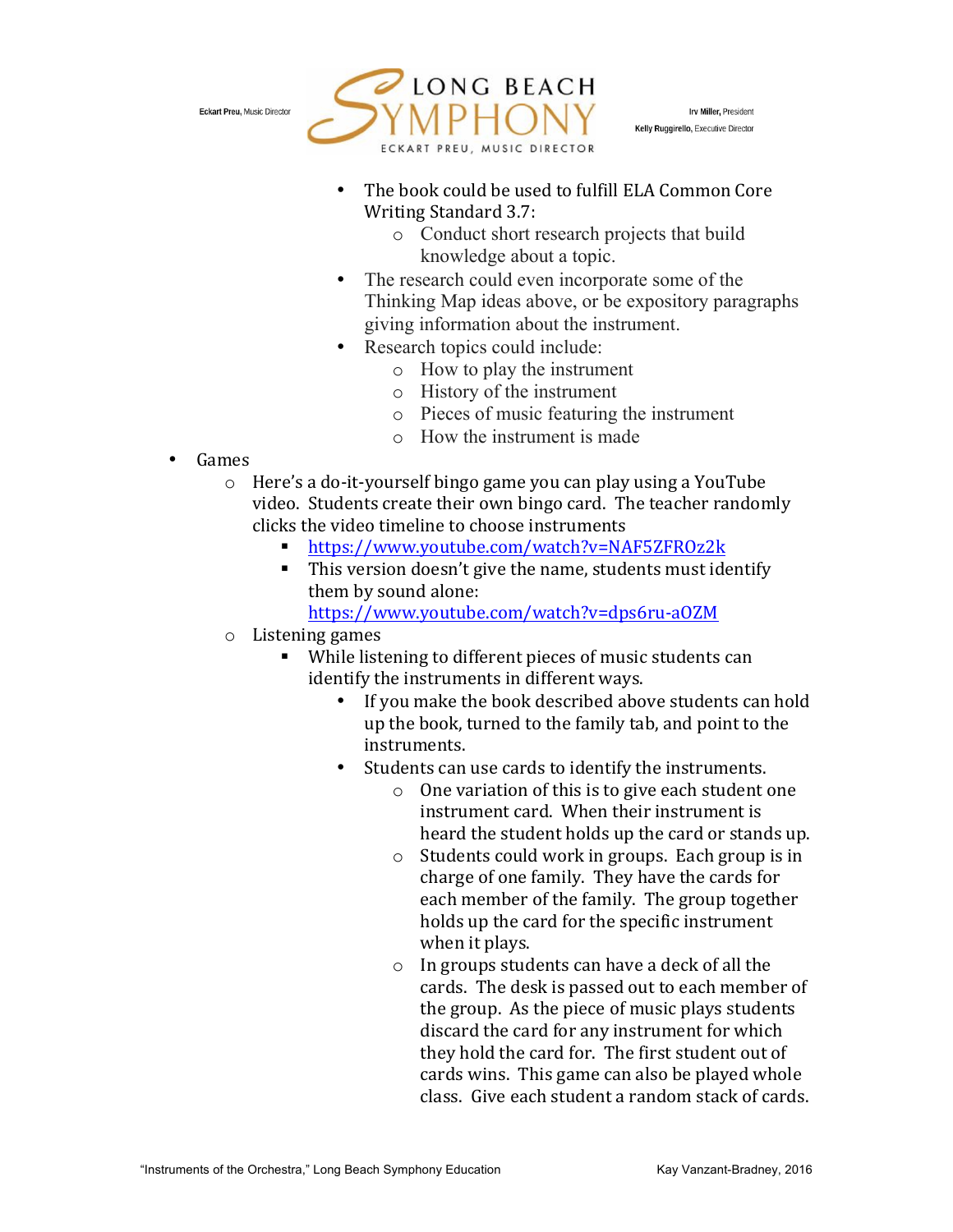

Irv Miller, President Kelly Ruggirello, Executive Director

The teacher should keep track of the instruments played with a complete set of cards.

- Here is a link to free instrument cards:
	- o http://www.mamaslearningcorner.com/3-partcards-orchestra-cards/

- Listening Activity Choose one of the videos below
	- $\circ$  "Young Person's Guide to The Orchestra" by Benjamin Britten, live performance
		- § https://www.youtube.com/watch?v=-WrlwY-Kjp4
		- The video is nice because it gives students a chance to see the instruments being played.
	- $\circ$  "Young Person's Guide to the Orchestra" by Benjamin Britten, pictures of instruments set to audio recording.
		- § https://www.youtube.com/watch?v=TjOiZReM7m4
	- $\circ$  While listening students take notes on each section of the piece.
		- Create a tree map with a category for each instrument family.
		- While listening students make notes on any/all of these ideas (have students make a list of the ideas they will take notes on to keep ready on their desk):
			- What instruments they hear/see
			- How the sound is created in the instrument
			- $\bullet$  What the instruments look like
			- What the sounds make remind them of
			- Adjectives describing the sound
		- Share out notes after the piece is finished (or on another day)
	- $\circ$  Extension idea
		- Assign or have students choose one family of instruments.
		- $\blacksquare$  Have students go back over their notes and highlight the words in their notes that best create an important idea about the instrument.
		- Create a "found poem" using the 10 best words.
			- A found poem is written as a list
			- The first word should be the name of the instrument family
			- Arrange nine of the words to create the poem
			- Found poems are best written on skinny strips of paper such as spelling test paper or tags.
			- Have students create an illustration for their poems. Glue the poem and illustration to construction paper.
- Online Listening Games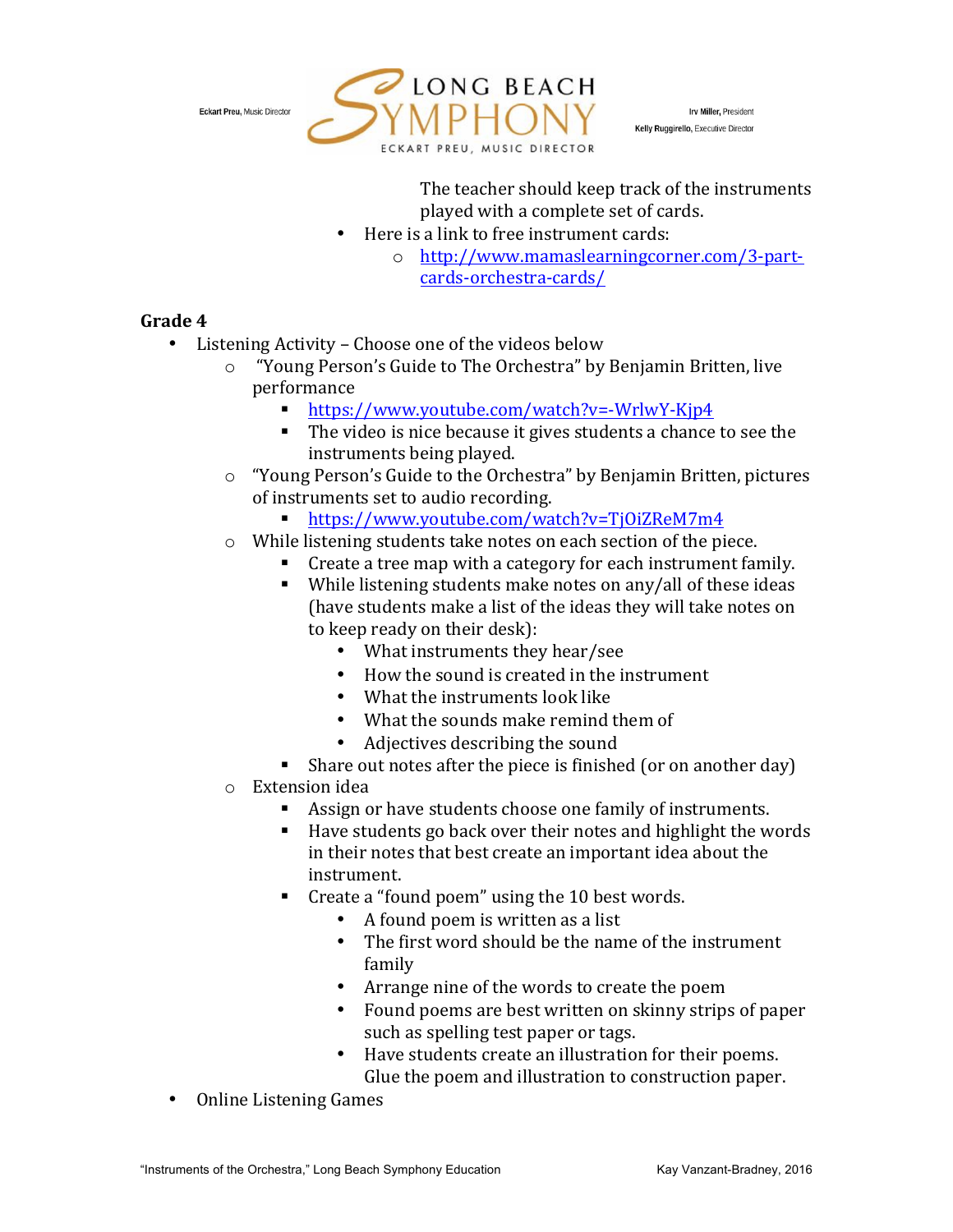

Irv Miller, President Kelly Ruggirello, Executive Director

- $\circ$  These are good choices for computer lab or classroom computer time. Headphones are a must!
	- "Instruments of the Orchestra"
		- http://www.thirteen.org/publicarts/orchestra/
		- This game comes from WNET, Channel 13, PBS station in New York City. The game requires the player to listen to an instrumental audio clip then choose from pictures of 4 instruments. After the player makes their choice, additional information is given for the student to read.
- Class Games
	- $\circ$  Here's a do-it-yourself bingo game you can play using a YouTube video. Students create their own bingo card. The teacher randomly clicks the video timeline to choose instruments students must identify the instrument by its sound.
		- § https://www.youtube.com/watch?v=dps6ru-aOZM

- Here is a link to a free download of an activity booklet.
	- http://www.musicfun.net.au/pdf\_files/instruments.pdf
	- This booklet, "Musical Instruments" has many great pages that can be used for different activities. Activities below that use pages from this booklet are indicated with  $(MI_{\_})$ . The blank will have the page number.
- Listening Activities
	- $\circ$  "Carnival of the Animals"
		- Give students the instrument quiz (MI3). As they listen to the selections from "Carnival of the Animals" have them written in the name of one of the pieces in which they hear the instrument.
			- As students hear the instrument, they should mark the answer for the family to which it belongs.
			- As the end of the section, check to see which instruments students marked.
			- They may use more than one instrument in any particular selection.
		- Pause after each section to discuss how the piece captures the characteristics of the animal
			- Make a bridge map to show the relationship of the instrument to the animal.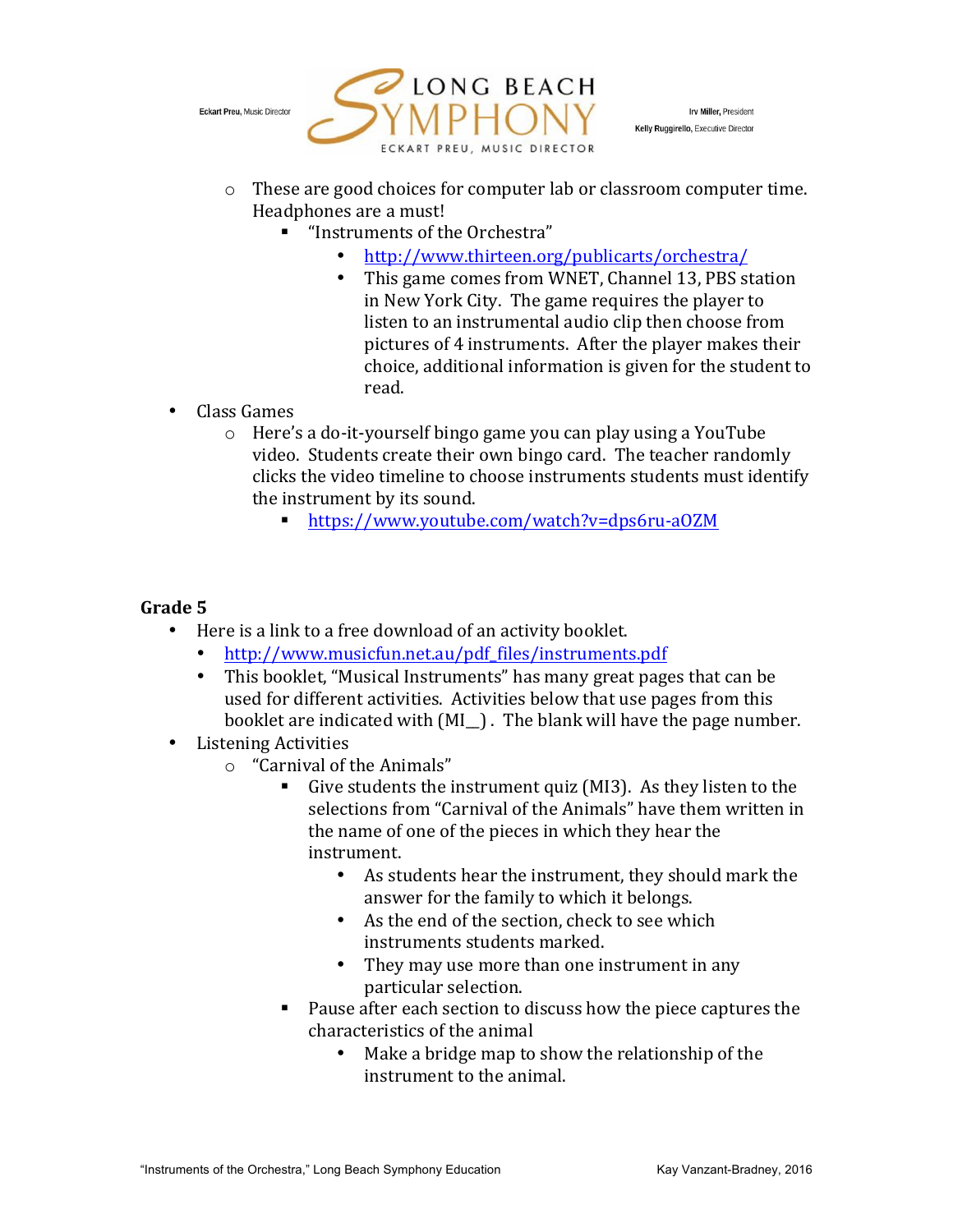

Irv Miller, President Kelly Ruggirello, Executive Director

- Videos
	- Audio with visuals of sheet music
		- o https://www.youtube.com/watch?v=5LOFhsksA Yw
	- With marionette show
		- o https://www.youtube.com/watch?v=AdDe7 o3Jk0
	- Student orchestra from The Stanisław Moniuszko Music School in Wałbrzych, Poland
		- o https://www.youtube.com/watch?v=7SjagpXeN hM
- $\circ$  There are many good videos of individual selections from "The Carnival of the Animals." "The Swan" has been used in ballet. There are quite a few good animated videos, and some incredible performances by famous classical musicians.
	- As an extension, and to keep information fresh in students' minds, search YouTube for some of the videos just of one selection.
	- Poet Ogden Nash wrote poems to go along with each section of the suite. (A video of the suite, that includes his poems can be found here: https://www.youtube.com/watch?v=jya0M351So)
		- Have students create poems for one or more of the sections.
		- As a challenge, have students try to create a poem that not describes the animal, the music, and/or the featured instruments.
		- Collect the poems in a book. Students can illustrate their poems.
- Review the Instruments of the Orchestra
	- o Video
		- "Families of Instruments"
			- If you have access to a computer lab with headphones, this would be a good activity students can do individually.
				- $\circ$  As students view the video they can take notes on the various instruments. (Good SBAC practice!)
				- $\circ$  A tree map with categories for each instrument family would be one option for organizing notes.
			- This can also be done whole class with the video shown on the TV/Monitor with students taking notes.